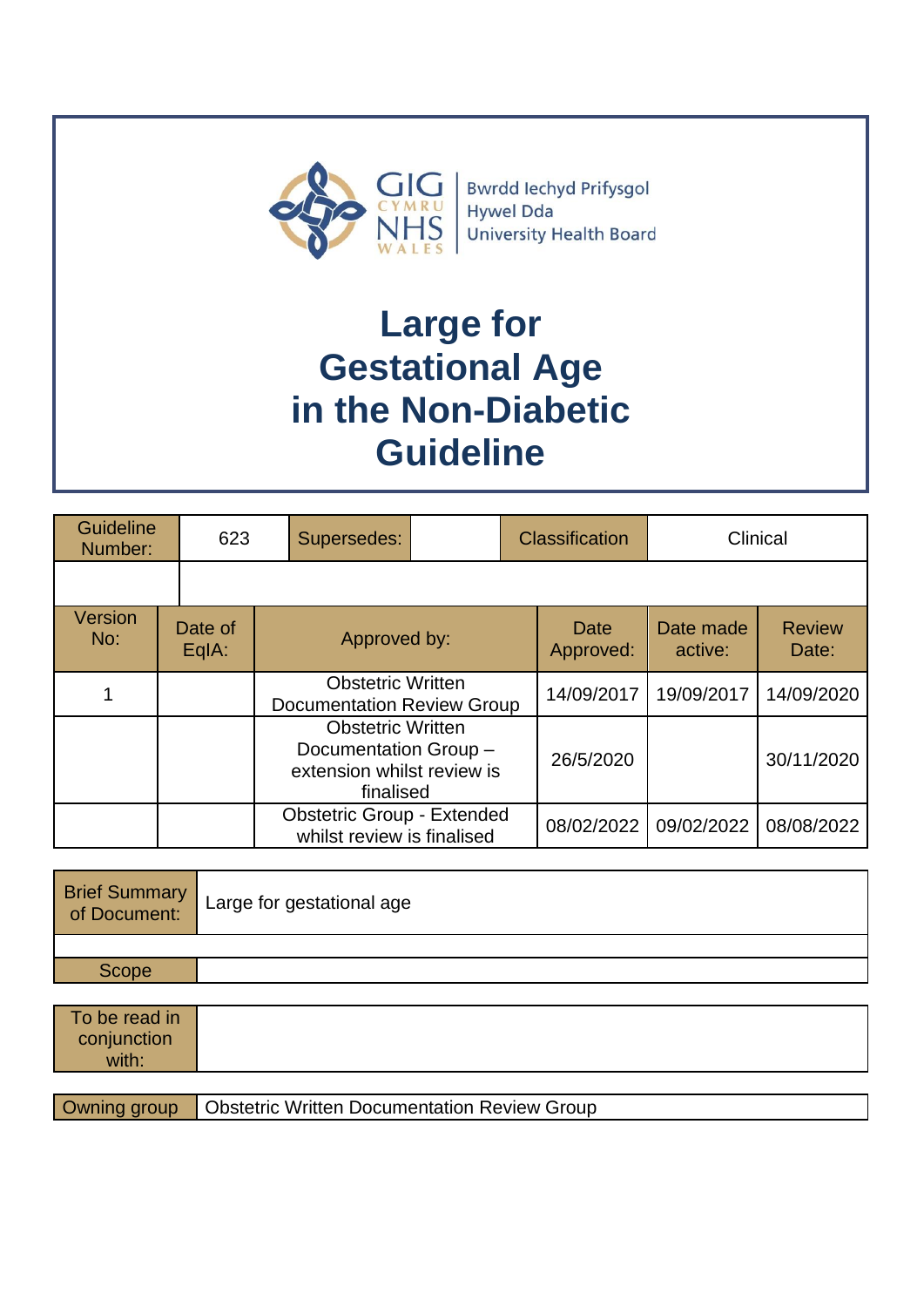| Reviews and updates |                                  |                   |  |  |
|---------------------|----------------------------------|-------------------|--|--|
| no:                 | Version   Summary of Amendments: | Date<br>Approved: |  |  |
|                     | New guideline                    | 14/09/2017        |  |  |

## Glossary of terms

| Term       | <b>Definition</b>       |
|------------|-------------------------|
| <b>LGA</b> | Large gestational age   |
| <b>SFH</b> | symphysis fundal height |
|            |                         |

|  | Keywords   Large for gestational age, large for dates |  |
|--|-------------------------------------------------------|--|
|--|-------------------------------------------------------|--|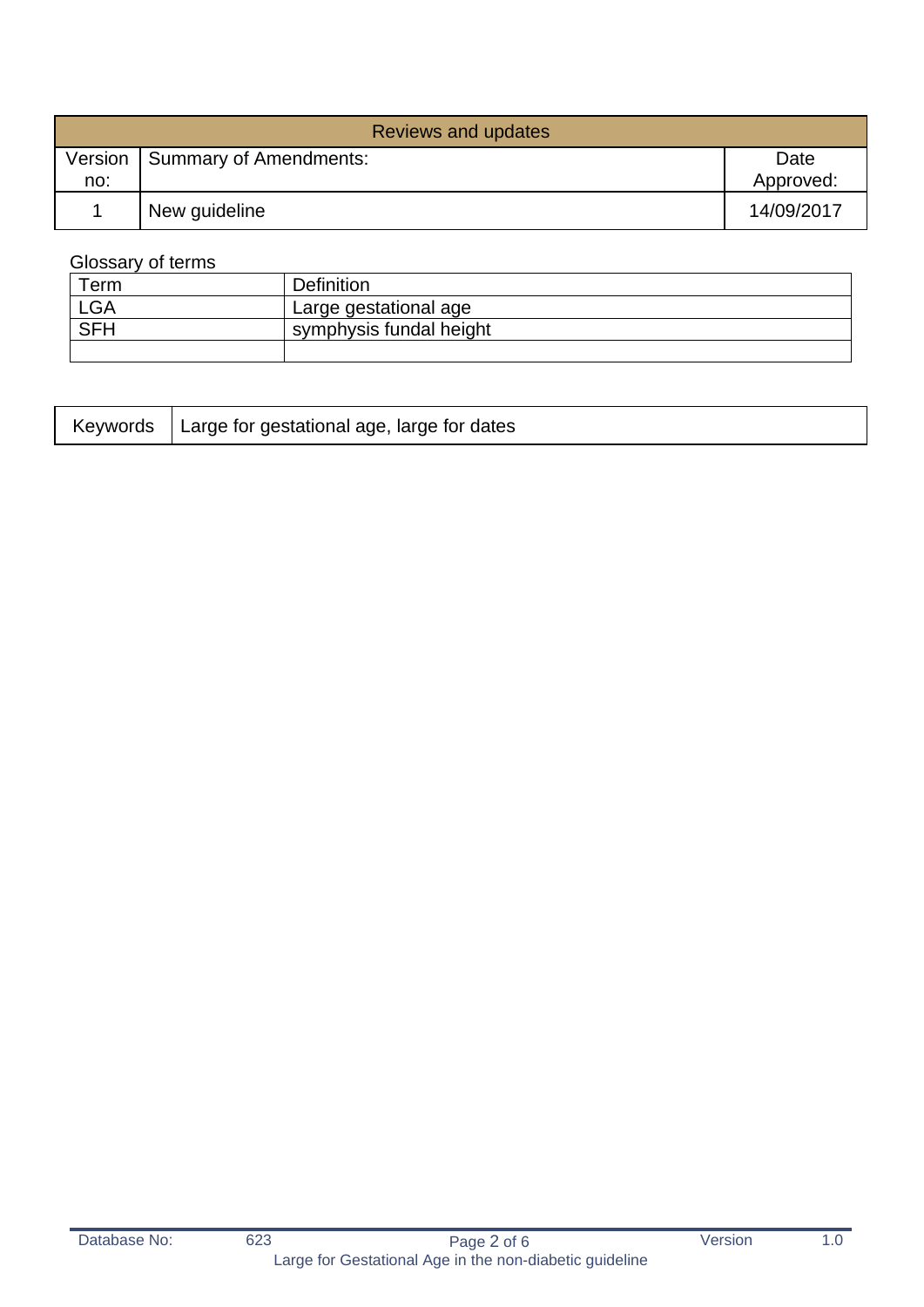# **CONTENTS**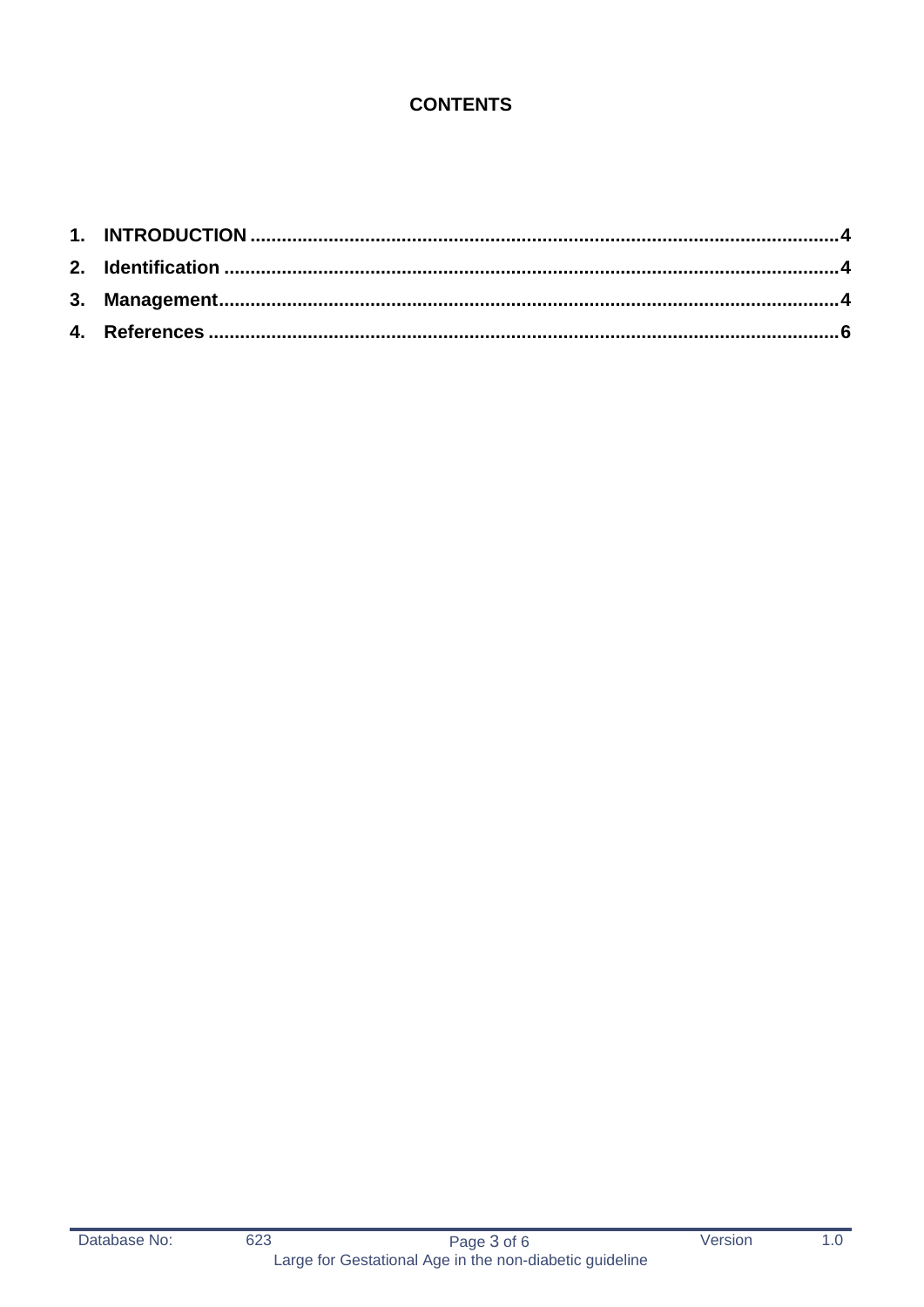## <span id="page-3-0"></span>1. **INTRODUCTION**

The number of large newborns is on the increase. Over the last decade there has been a 15- 25% increase in many countries in the number of women giving birth to large infants. This trend has been attributed to increases in maternal height, body mass, gestational weight gain, diabetes, reduced cigarette smoking and changes in socio-demographic factors.

The term large- for- gestational-age or macrosomia is a term used for a fetus or newborn with an estimated or actual weight >4500g irrespective of gestational age as both maternal complications and perinatal morbidity and mortality begin to rise from that birth weight.

In addition larger babies:

- carry a greater risk of developing type 2 diabetes later in life
- have an increased risk of breast cancer pre-menopause and
- have an increased risk of becoming overweight.

Excessive birth weight increases the risk of shoulder dystocia and caesarean birth substantially. It is important for clinicians to be aware of the risks associated with fetal macrosomia and be aware of the long-term implications.

### <span id="page-3-1"></span>2. **IDENTIFICATION**

Fundal height measurements are an inaccurate way of estimating fetal size. They are influenced by the maternal size, amount of amniotic fluid, status of the bladder, pelvic masses (e.g. fibroids), fetal position and many other factors.

Serial measurements are needed of the symphysis fundal height (SFH), adjusted for maternal variables such as age, weight, height, ethnicity and birth weight in previous pregnancies. This can significantly increase the antenatal detection of LGA babies.

To improve assessment of fetal growth it is critical that the SFH measurements are taken serially rather than done as a one-off measurement and LGA is suspected following two consecutive occasions.

Sonographic assessment of fetal weight is frequently inaccurate.

A holistic approach is required taking into account all the different variables.

Women with a history of one macrosomic infant are more likely to have another and a change in maternal BMI during pregnancy can predict fetal macrosomia.

Induction of labour for suspected macrosomia in non-diabetic women has not been shown to reduce the risk of caesarean section, instrumental delivery or perinatal morbidity.

### <span id="page-3-2"></span>3. **MANAGEMENT**

**Antenatal Care Signs:**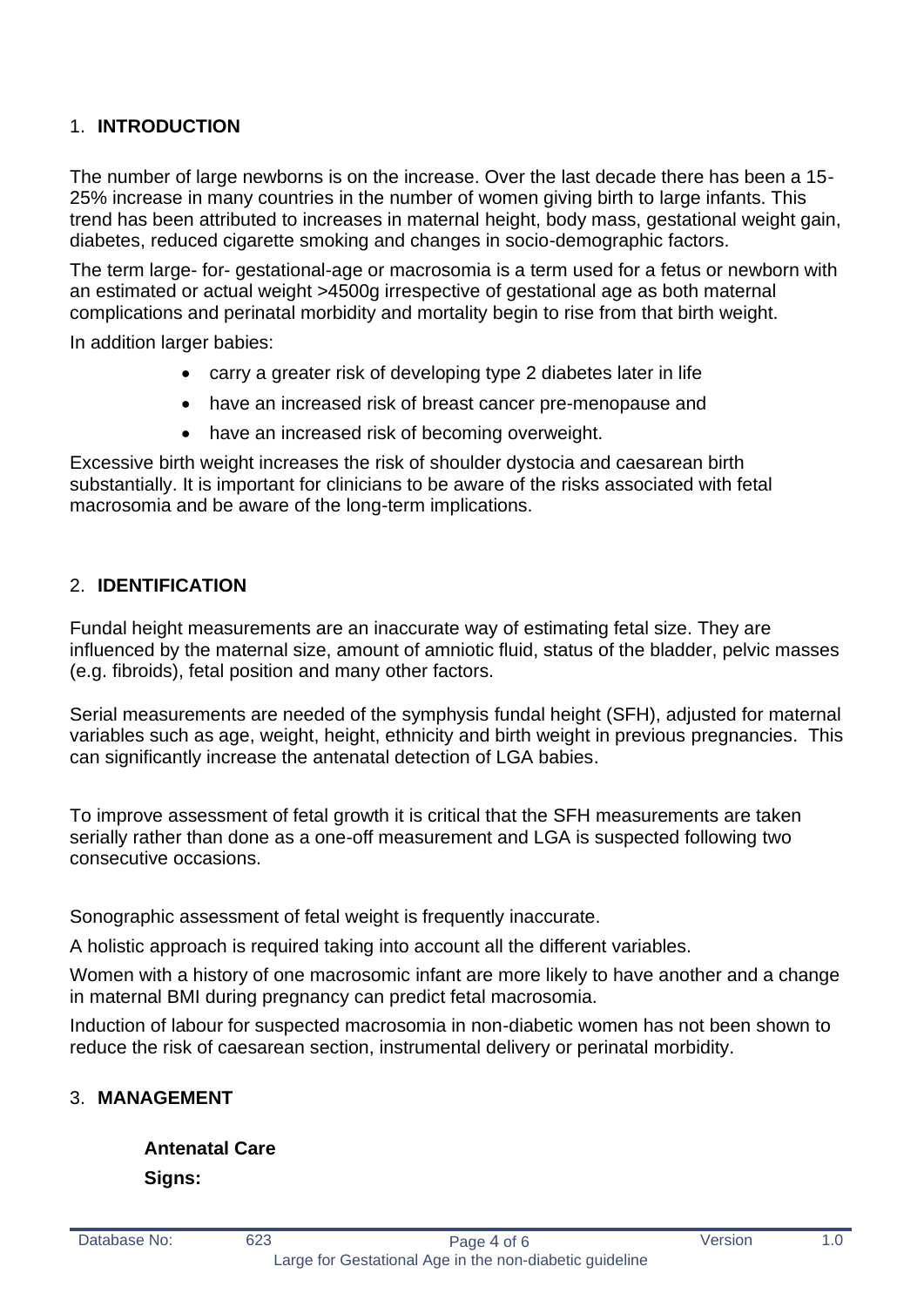- Greater than 2 standard deviations on SFH measurement or
- greater than 90<sup>th</sup> centile on the optimized SFH charts

### **on 2 consecutive occasions**

## **Referral**

- Refer to Consultant clinic
- USS to confirm growth and exclude polyhydramnios (arranged by clinic)
	- $\circ$  If growth is greater than 90<sup>th</sup> centile
	- o And/or increased Liquor Volume ( deepest pool greater than 10 cm or 90th centile AFI for gestation)
	- o GTT if not already recorded
	- o If expected fetal weight is greater than 5kg:
		- USS at term
		- Plan management
		- Offer elective LSCS

## **Care in Labour**

Managing the delivery of large babies is challenging for clinicians. Elective caesarean section for the sole indication of macrosomia cannot be justified (see Referral above if expected weight is greater than 5kg).

## **First Stage**

- Intravenous line, group and save
- continuous electronic monitoring of the fetal heart rate should also be performed because of the increased oxygen requirement of the fetus
- adequate pain relief
- regular 2 hourly assessment of progress is required, especially of descent of the presenting part
- Timely augmentation with oxytocin if delay in the first stage is diagnosed

## **Second Stage**

- Early recourse to caesarean section if there is no descent of the presenting part
- Delivery by appropriately experienced midwife
- Thorough second stage assessment is crucial if it is prolonged in order to avoid forceful extraction by instrumental delivery
- Obstetric registrar or consultant in attendance
- Paediatrician should be present at the time of delivery (rates of shoulder dystocia are increased the larger the baby)
	- Prompt assessment and management are critical during labour.